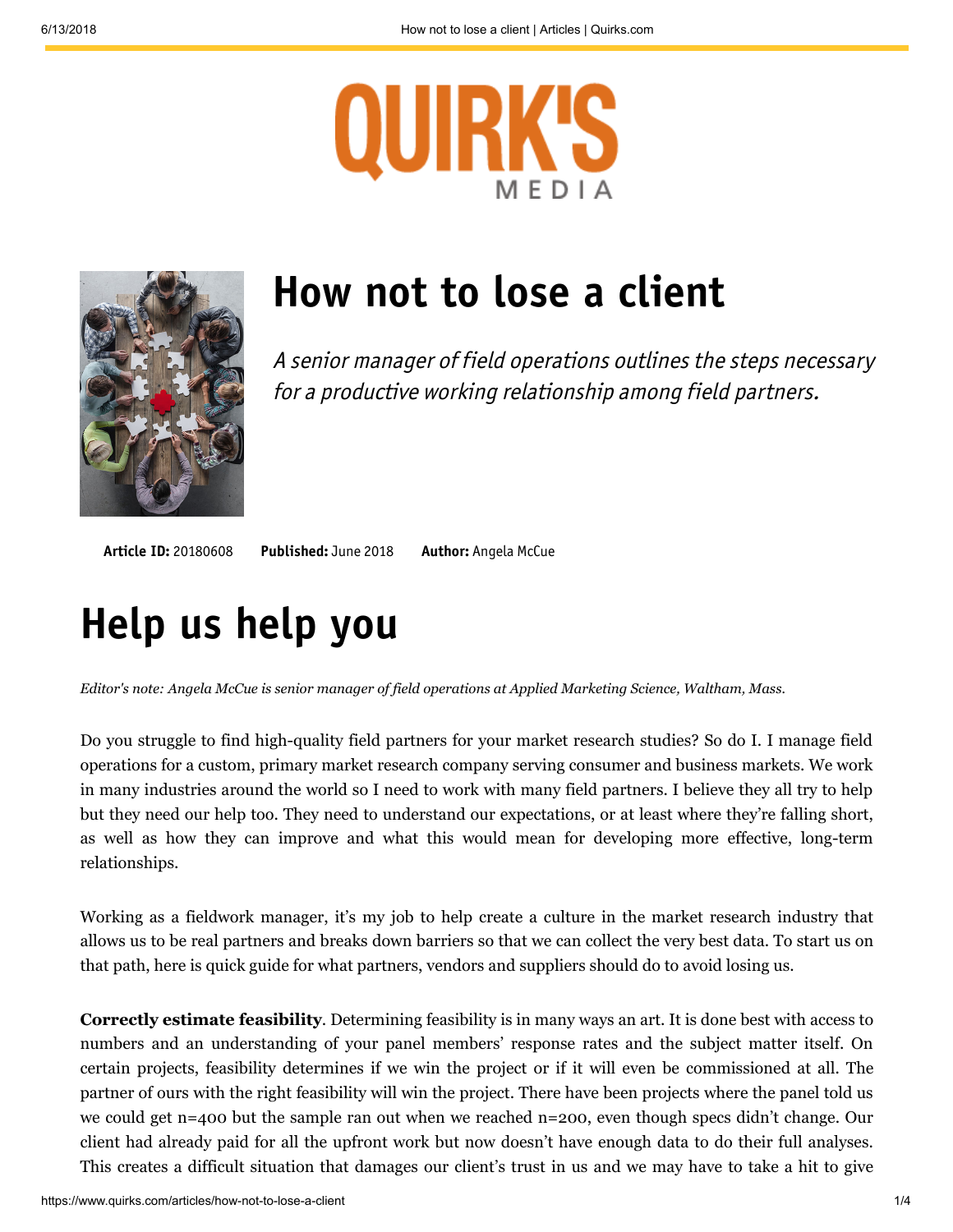them some money back. It's imperative to communicate concerns about feasibility as soon as possible so we can mitigate the damage. There have also been projects when I needed to get n=400 to make it happen and was told feasibility was only n=300. Fortunately, our client decided to take the risk and go into field anyway and ended up obtaining all n=400. Had they not been willing to take that risk, we could have lost the project, not because it couldn't be done, but simply because someone miscalculated.

**Check your work**. Very often I receive recruiting grids with obvious errors on them. Everyone makes mistakes, but here I am referring to issues that could be caught with a 5-10-minute review of the work. Usually my assigned project manager says they'll speak to the recruiter about it but I am left wondering why they didn't do a quick check of the work to catch it before it ever hit my desk. We're all busy but this sends the message that I am not even worth a few minutes of their time for a data check – or that they already have enough more important business.



### **Address concerns about data quality**. Unfortunately,

when working with general-population surveys (B2B as well, sometimes, but less common), some people try to scam the system. There are also bots trying to get into our surveys. Suppliers cannot completely prevent these but they can catch many of them and for the ones they cannot, it's how suppliers react to these situations that is important. When suppliers are unwilling or unable to address these and other quality issues, that's when there's a real problem. I've worked with companies who can't figure out why things such as IDs aren't matching on their end and ours. Others can't explain why there are so many poor-quality respondents coming in. (Whenever over 5 percent of the data is scrubbed, red flags are raised and we investigate.) Having a deep understanding of the panel and the ability to troubleshoot is vital. Additionally, suppliers must take ownership of any mistakes. This tells me that the person making the mistake understands the issue and that it shouldn't have happened. It also gives me confidence that it won't happen again.

**Be transparent**. Sometimes, field partners don't respond to my questions because they have trouble understanding or investigating the issue. This happens. Sometimes we're guilty of not being as clear as we think we are or want to be but suppliers must communicate this, rather than ignoring and not answering my questions. Other times, suppliers answer, but they try to hide something. I jump to the "hide something" conclusion frequently because it happens so often. When I don't get answers, it is my job to dig and find them. Sometimes it's as simple as a particular partner sending respondents who are providing low-quality data. By not revealing all the partners, I blame it on the company leading the project rather than placing the blame where it belongs, on a panel that I never even reached out to or worked with (likely because I was already aware of their poor-quality respondents). Some partners have flat-out lied to me about where sample was sourced from, how many calls were made, or hours were put on the project, or how the project was set up. This takes away my ability to properly manage the project and, more importantly, it takes away trust. There are plenty of partners that I can never work with again because they said they were only using their main